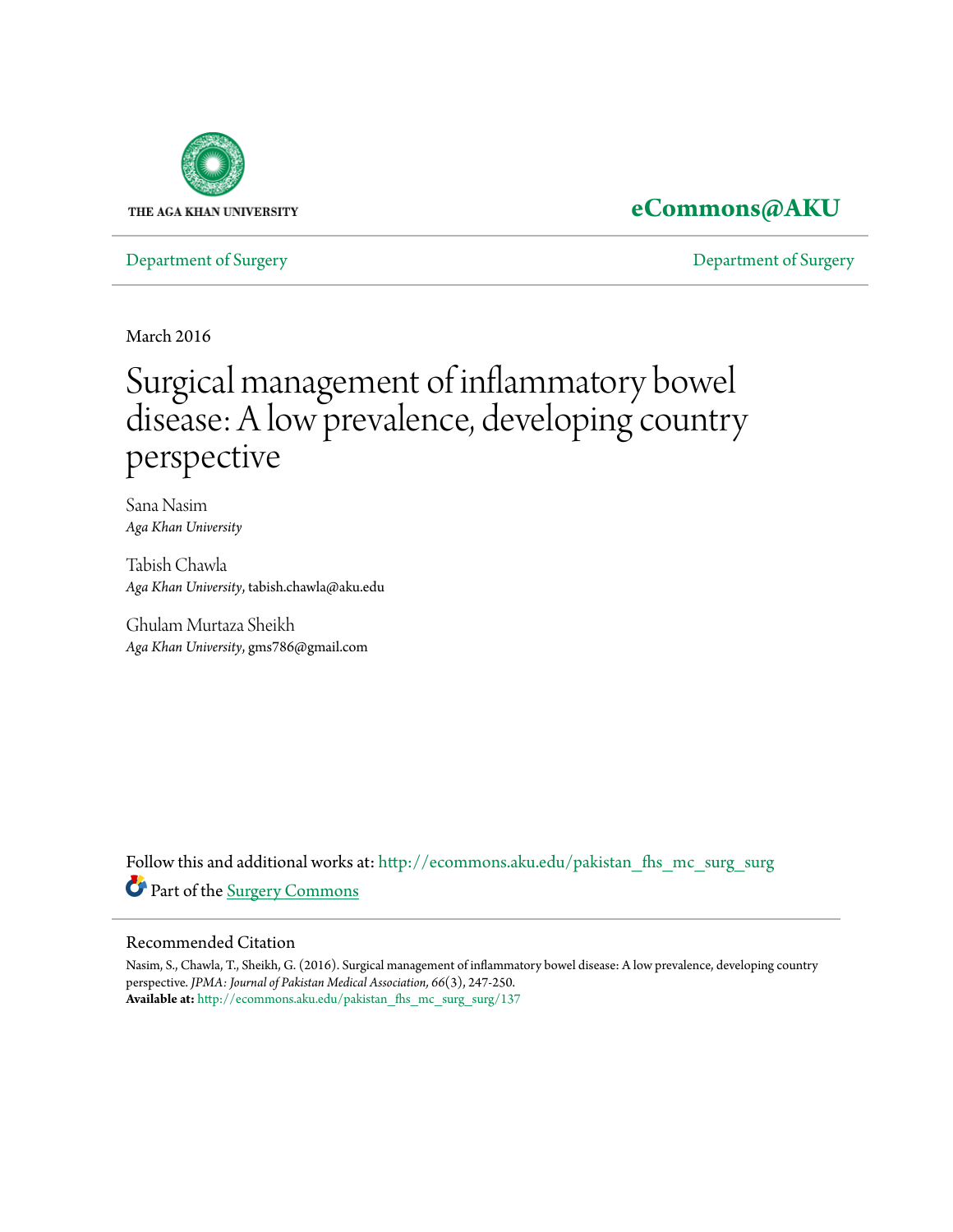ORIGINAL ARTICLE

## **Surgical management of inflammatory bowel disease: A low prevalence, developing country perspective**

Sana Nasim,<sup>1</sup> Tabish Chawla,<sup>2</sup> Ghulam Murtaza<sup>3</sup>

#### **Abstract**

**Objective:** To determine the outcomes of surgical management of inflammatory bowel disease.

**Methods:** The retrospective case series was conducted at Aga Khan University Hospital, Karachi, and comprised medical record of adult patients operated between January 1986 and December 2010 for inflammatory bowel disease. Outcomes consisted of complications till last follow-up and 30-day mortality (disease or procedure related). Functional status of patients with ileal pouch was determined via telephone. SPSS 16 was used to analyse data. **Results:** Of the 36 patients whose records were reviewed, 21(58%) were males, and body mass index was less than 23 in 34(91%). A total of 27(75%) patients underwent elective surgery for their condition. Ileal pouch was formed in

9(25%). Overall mortality was 14(38.8%). Overall incidence of complications was 26(72%), with wound infection being the most common early morbidity in 11(30.5%). Late morbidity included pouchitisin 4/9 (44.9%) and strictures 2/36 (5.5%).On telephonic follow-up, 6 of the remaining 7patients (85%) with ileal pouch were satisfied with the functional results of the procedure.

**Conclusion:** The retrospective case series represents results from a developing country with low prevalence of inflammatory bowel disease and hence limited experience.

**Keywords:** Inflammatory bowel disease, Morbidity, Mortality, Ileal pouch, Anal anastamosis. (JPMA 66: 247; 2016)

### **Introduction**

Crohn's disease (CD) and ulcerative colitis (UC) are two main disease entities of a group of idiopathic inflammatory intestinal conditions that collectively constitute inflammatory bowel disease (IBD). Both conditions have overlapping and distinct clinical and pathological features, but pathogenesis is incompletely understood. Genetic and environmental factors are postulated to cause dysregulation of intestinal immunity, leading to gastrointestinal injury. 1

There is paucity of valid epidemiological studies on IBD from Asian countries and the results are variable. The incidence of UC ranged from 1.0 to 2.0 per 100000 person-years. The incidence of CD ranges from 0.5 to 1.0 per 100000 person-years. The prevalence of UC has ranged from 4.0 to 44.3per 100000 and that of CD from 3.6 to 7.7 per 100000. UC appears to be more common than CD in Asia. There is no epidemiological study from Pakistan.

IBD is a chronic, intermittent disease. In general, symptoms depend on the segment of the intestinal tract involved. It can present with cramp-like abdominal pain, bloody diarrhoea, and tenesmus. Some cases may present

1,2Department of Surgery, The Aga Khan University Hospital, <sup>3</sup>General Surgery, Memon Medical Institute Hospital, Safoora Goth, Karachi, Pakistan. **Correspondence:** Ghulam Murtaza.Email:gms786@gmail.com

with a fulminant course marked by severe diarrhoea, fever, leucocytosis, and abdominal distension associated with various extra-colonic manifestations.

Therapy for IBD is a rapidly evolving field, with many new biologicala gents under investigation. Currently used drugs are amino salicylates, corticosteroids, thiopurines, methotrexate and infliximab. 2-4 Currently there is no cure for CD; therapy is directed at achieving and maintaining remission, and to achieve optimum quality of life. The approach is similar with UC, although UC technically can be "cured" by surgical removal of the large intestine. Surgery is generally reserved for patients with intractability, colorectal cancer, toxic megacolon, massive bleeding or perforation.

IBD renders patients at risk of several complications, including colorectal cancer (CRC). It is believed that this increased risk is a result of persistent inflammation of the colon. Risk factors for the development of CRC in the setting of IBD include disease duration, anatomic extent of disease, age at time of diagnosis, severity of inflammation, family history of colon cancer, and concomitant primary sclerosing cholangitis. 5

There is limited data available from Pakistan regarding surgical management of this important clinical condition. The current study was planned to determine the outcomes of surgical management of IBD at a tertiary care teaching hospital of Pakistan.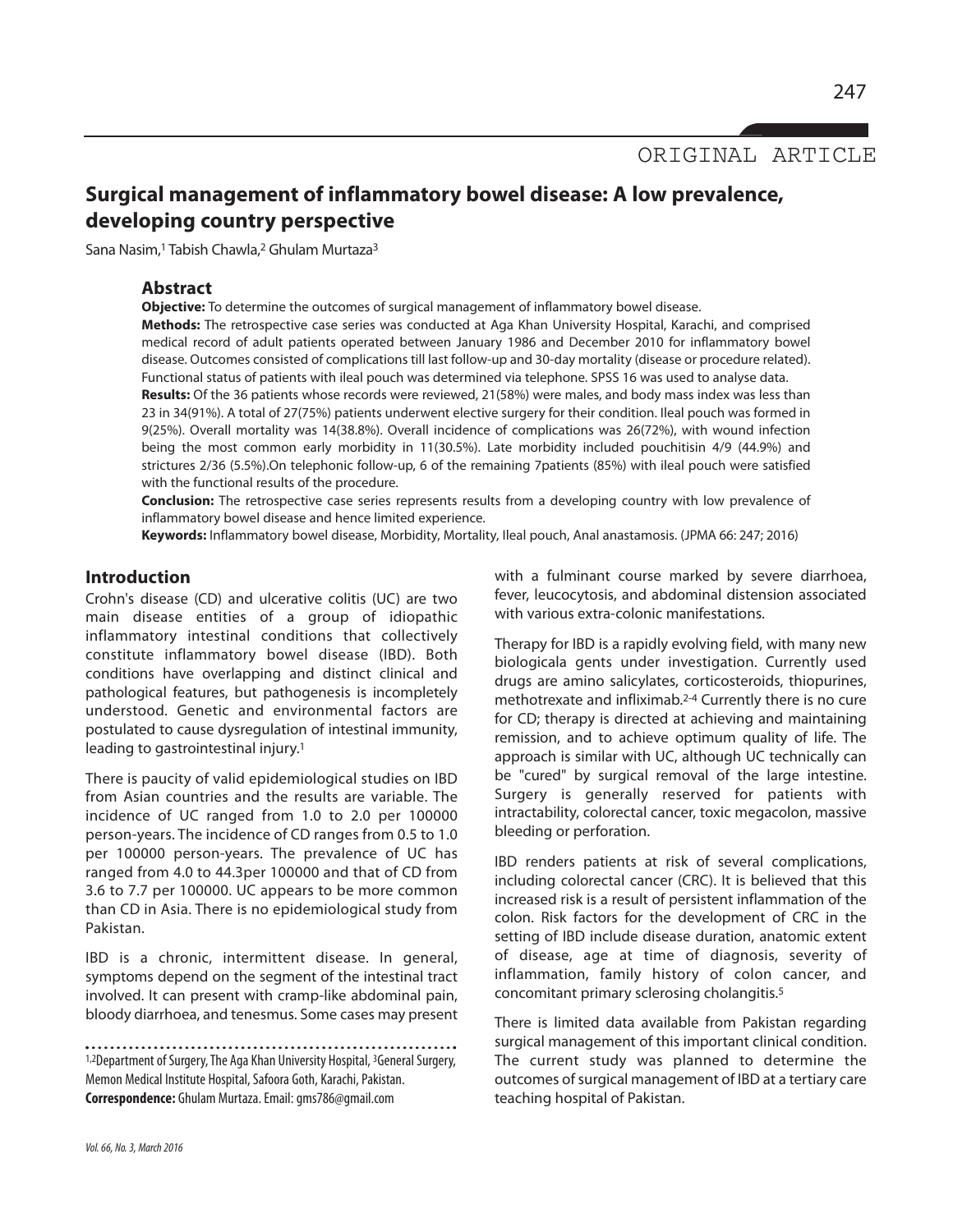#### **Patients and Methods**

The retrospective case series was conducted at Aga Khan University Hospital (AKUH), Karachi, and comprised medical record of adult patients operated between January 1986 and December 2010 for IBD. International Classification of Diseases (ICD) code for IBD was run to retrieve the charts of patients. Patients with missing records and surgery done outside AKUH were excluded.

The charts were reviewed by a General Surgery Resident for socio-demographic, surgical and outcome variables. Since these patients are followed regularly and for long term, their records are not purged as per institutional policy. Outcomes consisted of complications till last follow-up and 30-day mortality either disease or procedure-related. Patients with ileal pouch were contacted via telephone (since this procedure was performed in recent years) to inquire whether or not they were satisfied with the functional outcome. Satisfaction was defined as frequency of stools less than four per day and good continence.

SPSS 16 was used to analyse the data. Descriptive analysis of baseline characteristics was done. Categorical variables like gender, comorbids and outcomes were analysed as proportions. Continuous variables like age, body mass index (BMI) and duration of surgery were analysed as means ±standard deviation.

#### **Results**

A total of 47 patients underwent surgical treatment for IBD during the study period, records of 36(76.5%) were included after leaving out 11(23.4%) with missing data/files. There were 21(58%) males; BMI waslessthan 23 in 34(91%); 10(28%) patients were operated for CD and 26(72%) for UC (Table).

The most commonly reported symptom at the time of presentation was abdominal pain in 28(77.7%) patients, followed by diarrhoea 25(69%) and haematochezia 23((64%). Additionally, patients commonly presented with constitutional symptoms such as fatigue in 18(50%), fever 13(36.1%), weight loss 13(36.1%) and loss of appetite 11(30.5%). Associated conditions were anaemia in 18(50%), anxiety 5(13.8%) and depression 5(13.8%). The mean duration of symptoms prior to diagnosis was 5±4.3 years, whereas after diagnosis it was 7.5±3.6 years. CRC was diagnosed in 15(41.6%) patients, and 14(93.3%) of them had UC.

Medical treatment consisted of

**Table:** Socio-demographic and clinical characteristics of patients (n=36).

| <b>Variable</b>                 | <b>Values</b> |
|---------------------------------|---------------|
|                                 |               |
| Age (years)                     | $45 + 15$     |
| Body mass index (BMI)           | $22.2 + 5.8$  |
| $<$ 19                          | 18 (49%)      |
| $19.1 - 23$                     | 16 (42%)      |
| >23.1                           | 02 (9%)       |
| Gender                          | 58% (21)      |
| <b>Comorbids</b>                |               |
| Diabetes mellitus (DM)          | 19.4% (7)     |
| Hypertension (HTN)              | 25% (9)       |
| Asthma                          | $8.2\%$ (3)   |
| <b>Colorectal Cancer</b>        | 15 (41.6%)    |
| Incidental diagnosis            | 1             |
| Preoperative diagnosis          | 14            |
| <b>Indication for surgery</b>   |               |
| Bleeding                        | $2(5.5\%)$    |
| Perforation                     | 4 (11%)       |
| <b>Obstruction</b>              | 5(13.8%)      |
| Tumor                           | 3(8.2%)       |
| Intractability                  | 14 (38.8%)    |
| Others                          | 10 (27.6%)    |
| <b>Emergency surgery</b>        | 9(25%)        |
| <b>Surgical procedure</b>       |               |
| Ileal-pouch Anal Anastamosis    | 09 (25%)      |
| Total colectomy+ileostomy       | 13 (36%)      |
| Segmental Resection+ileostomy   | 03 (08%)      |
| Segmental Resection+anastamosis | 11 (31%)      |

sulfonamides in 7(19.4%), aminosalicylates 16(44.4%) and immunosuppressive therapy using prednisone 15(41.6%) or prednisone in combination with another immunosuppressive drug 6(16.6%).

A total of 27(75%) patients underwent elective surgery for



**MOF: Major osteoporotic fractures UTI: Urinarytract infection.**

**Figure:** Early post-operative complications (n=36).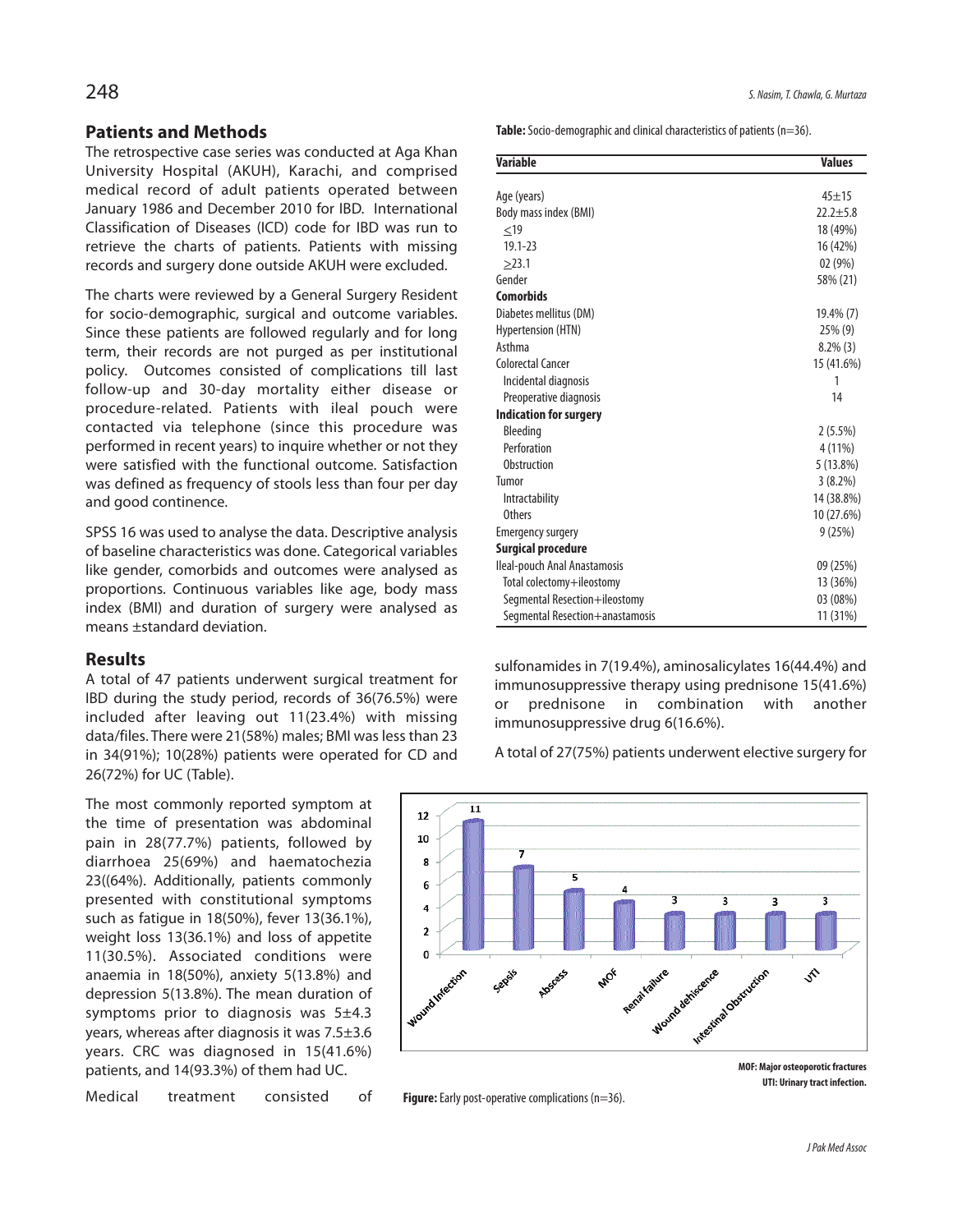their condition and 9(25%) underwent emergency surgery. Most common procedure was total colectomy with ileostomy 11 (36%) followed by segmental resection and ileostomy 13 (31%). Ileal pouch was formed in 9(25%) patients.

Overall mortality was 14(38.8%); 8(57%)expired during post-operative hospital course, and 6(43%)expired within 30 days of surgery after being discharged from hospital. Four (28.5%) patients expired within one week of emergency surgery (perforation, megacolon or massive bleeding) and were American Society of Anesthesiologists (ASA) grade III or IV. Overall incidence of complications was 26(72%) (Figure) and wound infection in 11(30.5%) was the most common cause of early morbidity. Late morbidity included pouchitis in 4/9(44.4%) and strictures in 2/36(5.5%). Mean hospital stay was 16 days. Two (22.2%) out of 9 patients with ileal pouch expired within two weeks of surgery due to multiorgan failure secondary to septicaemia. On telephonic follow-up, 6(85%) of seven patients who survived an ileal pouch were satisfied with the functional results of the procedure.

#### **Discussion**

This retrospective case series represent results from a tertiary care centre of developing country with low prevalence of IBD. Most patients underwent resection and anastamosis (or ileostomy); while 25% underwent ileal pouch-anal anastomosis (IPAA). Overall morbidity and mortality was 72% and 38.8%, respectively, which is much higher than internationally reported data. One study reported a morbidity of upto 50%, <sup>6</sup> most common of all complications was pouchitis (50%) followed by intestinal obstruction (25%). Another study considered total abdominal colectomy with end ileostomy a safe procedure in the emergent setting with a post-operative complication rate of 23%-33% and low mortality in the absence of a perforation (0%-4%). <sup>7</sup> As far as IPAA is concerned, it's a low-mortality procedure (upto 1%); however, the morbidity is considerable i.e. upto 50%.<sup>7</sup> High morbidity and mortality in our study may be attributed to small sample size, limited experience of managing such cases requiring multidisciplinary approach, immunosuppression due to drugs and malnutrition.

The incidence of UC has been increasing in previously low-incidence areas i.e. eastern Europe, Asia, and developing countries, including Pakistan. There are other socio-demographic differences between east and west; extra-intestinal disease reported from Pakistan is less than that reported from the West. Fistulisation is less common in India and Pakistan, and the age at presentation of CD is a decade later in India than in the West. 1

Approximately 25%-35% of UC patients ultimately require surgery for either a complication of the disease or inadequate control of symptoms. <sup>3</sup> While most of these surgeries can be done in the setting of an elective operation, a minority will require urgent treatment. Indications for emergent operation for UC include massive haemorrhage, toxic colitis, toxic mega-colon, and intestinal perforation. Total abdominal colectomy and end ileostomy is the procedure of choice in emergency settings, <sup>8</sup> whereas most frequent elective procedure performed for UC is the restorative proctocolectomy with IPAA. 9

It is estimated that between 70% and 90% of Crohn's patients will need a surgical intervention at some point during their disease.<sup>10</sup> Operative intervention for CD is indicated when medical therapies fail to adequately alleviate symptoms, or when patients develop one of several complications of the disease; specifically, these include fistula, abscess, obstruction and malnutrition. Persistent symptoms that compromise quality of life despite several months of aggressive medical management, or recurrent symptoms following repeated attempts to taper aggressive therapies, are well-described indications for surgery. Adverse reactions to medical therapies, most often steroids, sometimes prompt a more aggressive surgical approach to the control of CD symptoms as well.<sup>11</sup>

Resection is the most commonly performed surgical procedure for small bowel CD.<sup>12</sup> In general, the pan-enteric nature of CD has resulted in a surgical philosophy of conservatism. Recurrence rates tend to increase with the passage of time and CD patients may eventually require multiple resections, each increasing the risk of short-bowel syndrome and its associated metabolic morbidities. Recurrence rates following resection remain high.

IBD patients need to be hospitalised either for surgery or for refractory disease and hospitalisation accounts for at least half of the direct costs attributable to IBD. About 70%-75% of CD patients require surgery for symptomatic relief; surgery is rarely curative. Contrarily, 25%-30% of UC patients may require surgery, and surgery is considered curative for the disease. About 30% of those with total colitis require colectomy within 5 years. <sup>1</sup> This trend can also be observed in our study and out of 36 patients managed surgically, 26(72%) had UC and 10(28%) had CD. Most common indication in our setup was resistant medical therapy, which was found in 14(38.8%) patients followed by tumour (21%). Out of 36 surgeries performed, 9(25%) were emergency surgeries;